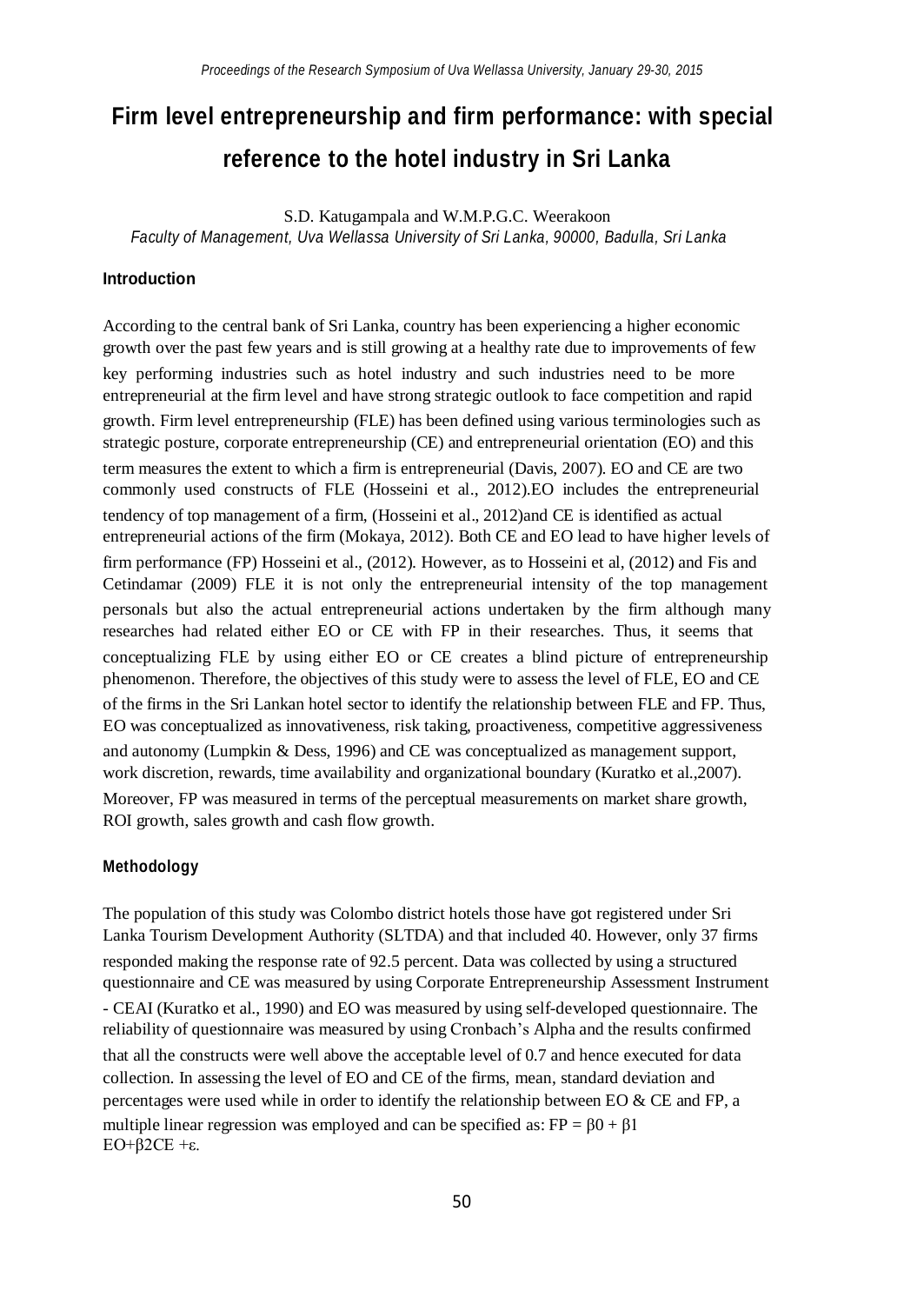# **Results and discussion**

The average levels of CE and EO were 3.607 and 4.11 respectively confirming a higher level of EO with compared to CE. However, the difference standard deviation further evident that it is a slight difference. Nevertheless, as to the Table 1, majority of the firms (60%) was at the high level of CE while 86% of the firms were demonstrating a high level of EO. Interestingly, a negligible level of firms was at the low level of CE (3%) and EO (Nill) implying that the Colombo District hotels are seemingly maintaining a fair level of high CE and EO level.

The statistically significant (P<0.01) strong positive correlation values of CE (0.715) and EO  $(0.688)$  confirmed that there is a positive association between CE & EO and FP. Regression assumptions of Normality, Homoscedasticity (Pattern-less scatter), Multicolinearity (Table 2-c) and Auto-correlation (Table 2-a) were checked and got confirmed that data meet all the blue properties.

## Table 01: Descriptive Statistics of CE and EO

| Dimension | Mean   | Standard deviation | % level of CE, EO and FLE |        |     |
|-----------|--------|--------------------|---------------------------|--------|-----|
|           |        |                    | High                      | Medium | Low |
| CE        | 3.6072 | 0.48852            | 60                        | 37     |     |
| EO        | 4.1103 | 0.45732            | 86                        | 14     |     |

Source: SPSS output based on Field Survey 2014

Accordingly, the adjusted R-Square of the specified regression model reported that 53.1% of the variation of FP can be explained by the two independent variables of CE and EO (Table 2 a). In addition, the statistically significant F test (Table 2-b) confirms that the specified model is fitted well.

# Table 02(a): Model Summery of the Multiple Linear Regression Analysis

| R     | R Square | <b>Adjusted R Square</b> | <b>Standard Error of Estimate</b> | Durbin- |
|-------|----------|--------------------------|-----------------------------------|---------|
|       |          |                          |                                   | Watson  |
| 0.746 | 0.557    | 0.531                    | 0.4026                            | 2.192   |

## Table 02(b):ANOVA Table

| Model |               | Sun of  | Df | Mean   | F      | Sig.              |
|-------|---------------|---------|----|--------|--------|-------------------|
|       |               | Squares |    | Square |        |                   |
|       | Regressi      | 6.921   |    | 3.461  | 21.351 | .000 <sup>p</sup> |
|       | <sub>on</sub> |         |    |        |        |                   |
|       | Residual      | 5.511   | 34 | .162   |        |                   |
|       | Total         | 12.432  | 36 |        |        |                   |